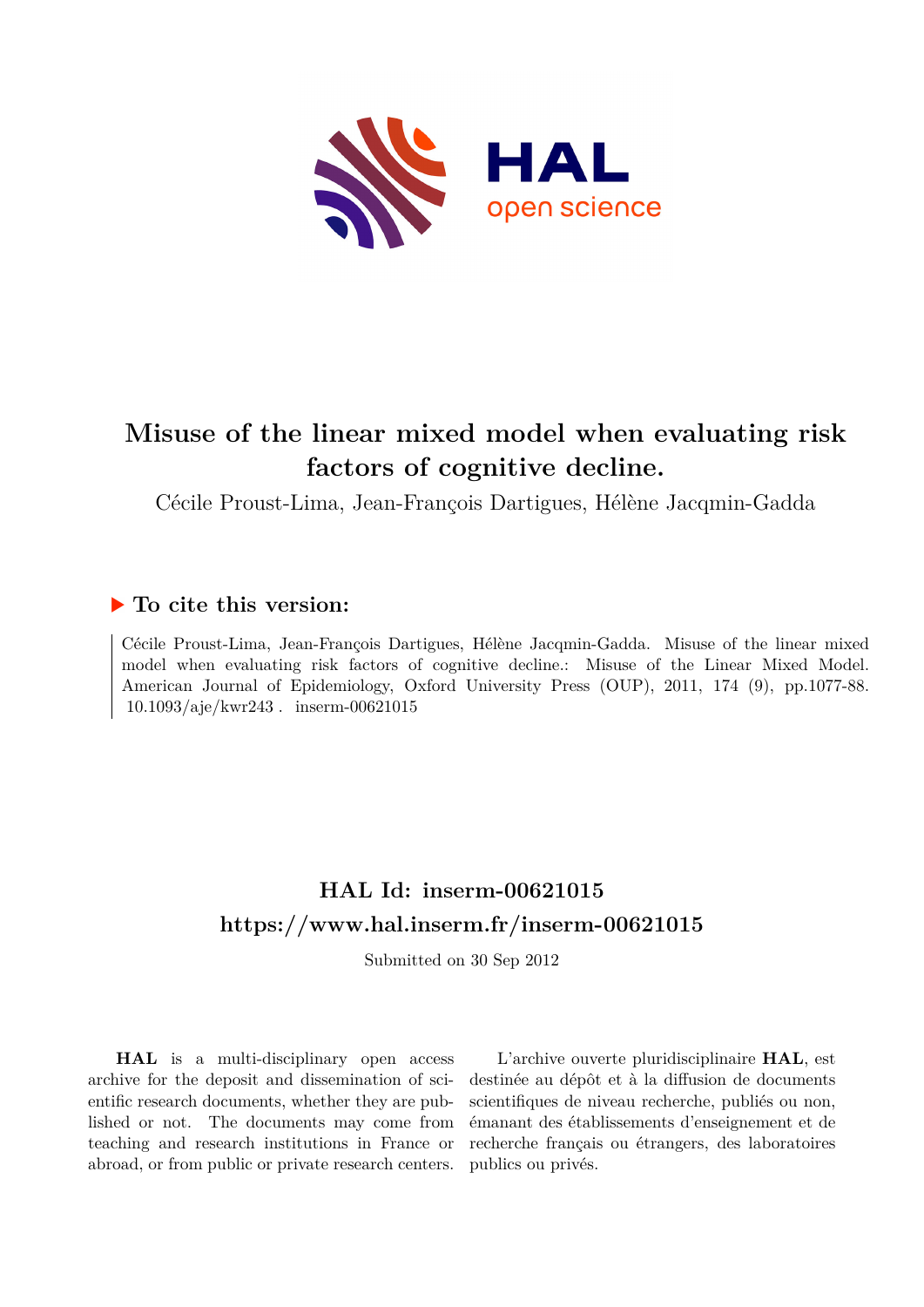## *Misuse of the linear mixed model when evaluating risk factors of cognitive decline*

**C**é**cile Proust-Lima** \* **, Jean-Fran**ç**ois Dartigues , H**é**l**è**ne Jacqmin-Gadda**

*Epid*é*miologie et Biostatistique INSERM : U897 , Universit*é *Victor Segalen - Bordeaux II , Institut de Sant*é *Publique, d*'É*pid*é*miologie et de D*é*veloppement (ISPED) , 146, rue L*é*o-Saignat 33076 Bordeaux,FR*

\* Correspondence should be addressed to: Cécile Proust-Lima <cecile.proust@isped.u-bordeaux2.fr >

## **Abstract**

**The linear mixed model (LMM), routinely used to describe change over time of outcomes and association with risk factors, assumes that a unit change in any predictor is associated with a constant change in the outcome. When used on psychometric tests, this assumption may not hold. Indeed, psychometric tests usually suffer from ceiling and/or floor effects, and curvilinearity (i.e. varying sensitivity to change).**

**This work aimed at determining the consequences of such a misspecification when evaluating predictors of cognitive decline. As an alternative to the LMM, two mixed models based on latent processes that handle discrete and bounded outcomes were considered. Models differences were illustrated using four psychometric tests from the cohort PAQUID. Type I error of the Wald test for risk factors regression parameters were then formally assessed in a simulation study. It demonstrated that type I errors in the LMM could be dramatically inflated for some tests so that spurious associations with risk factors were found. In particular confusion between effects on mean level and on change over time was highlighted. The authors thus recommend the use of the alternative mixed models when studying psychometric tests and more generally quantitative scales (quality of life, activities of daily living).**

**MESH Keywords** Aged ; Cognition Disorders ; epidemiology ; etiology ; Dementia ; epidemiology ; etiology ; Educational Status ; France ; epidemiology ; Humans ; Linear Models ; Longitudinal Studies ; Models, Statistical ; Neuropsychological Tests ; Psychometrics ; Risk Factors

**Author Keywords** biostatistics ; cognition ; longitudinal studies ; psychometrics ; risk factors ; statistical models

In the study of chronic diseases, the linear mixed model (LMM) has become a standard method to describe change over time of markers of progression and association with risk factors. It offers a flexible statistical framework to dynamically describe disease progression through the trajectory of repeated marker data. The LMM relies on the assumptions that (i) the outcome of interest is continuous, (ii) the random components of the model are Gaussian, and (iii) a unit change in any predictor is associated with a constant fixed change in the outcome. It was shown that inference with LMM was robust to violation of assumption (ii) and especially misspecification of the random-effects distribution  $(1 - 3)$  or of the errors distribution  $(4 - 6)$  when the mean structure was correct, in particular when assumption (iii) held.

In cognitive aging, the markers of progression are psychometric tests that are noisy measures of the underlying latent cognitive level, the biological process of interest. They are usually discrete quantitative outcomes consisting in sum-scores of items and have specific properties. First, because of a limited range of possible values they usually suffer from ceiling and/or floor effects (7 ). Moreover, in the range of possible values, they usually have a varying sensitivity to change (8 ) that will be referred to as curvilinearity. It means that a change in the psychometric test may not represent the same intensity of cognitive change in the underlying latent cognitive level scale at different levels of the psychometric test.

Despite these specific properties that may result in markedly skewed and bounded tests distributions and departures from assumptions (i), (ii) and (iii) of the LMM, change over time of psychometric tests is still usually studied through the standard LMM. Recent examples include the evaluation of risk factors on change in Mini Mental State Examination (MMSE) (a widely used test measuring global cognitive performance  $(9)$  (10 –12), or in other psychometric tests  $(12 -13)$ . Change over time of a pre-transformation of the outcome was rarely analyzed, like the square root of the number of errors in MMSE which distribution was closer to the Gaussian distribution in a population of subjects free of dementia (14 ).

Alternatively, mixed models with latent processes can be used to account for the discrete nature and the curvilinearity of the psychometric tests (including ceiling/floor effects) in longitudinal studies of cognitive aging (15 –17 ). In these models, the latent process represents the actual unobserved cognitive level that underlies the psychometric test. Change over time of this latent process is described according to covariates in a LMM, and an equation of observation defines the link with the outcome. Using the Item Response Theory (IRT), the latent process is directly related to the items constituting the sum-score with an item-specific equation of observation (18 –21 ). However, in longitudinal settings these models become very complicated and computationally intensive with a large number of parameters so that their use has been limited until now. In contrast, the threshold model (22 ) directly describes the sum-score by considering that each level of the sum-score corresponds to a specific interval of the latent process, the limits of the intervals being estimated. This approach that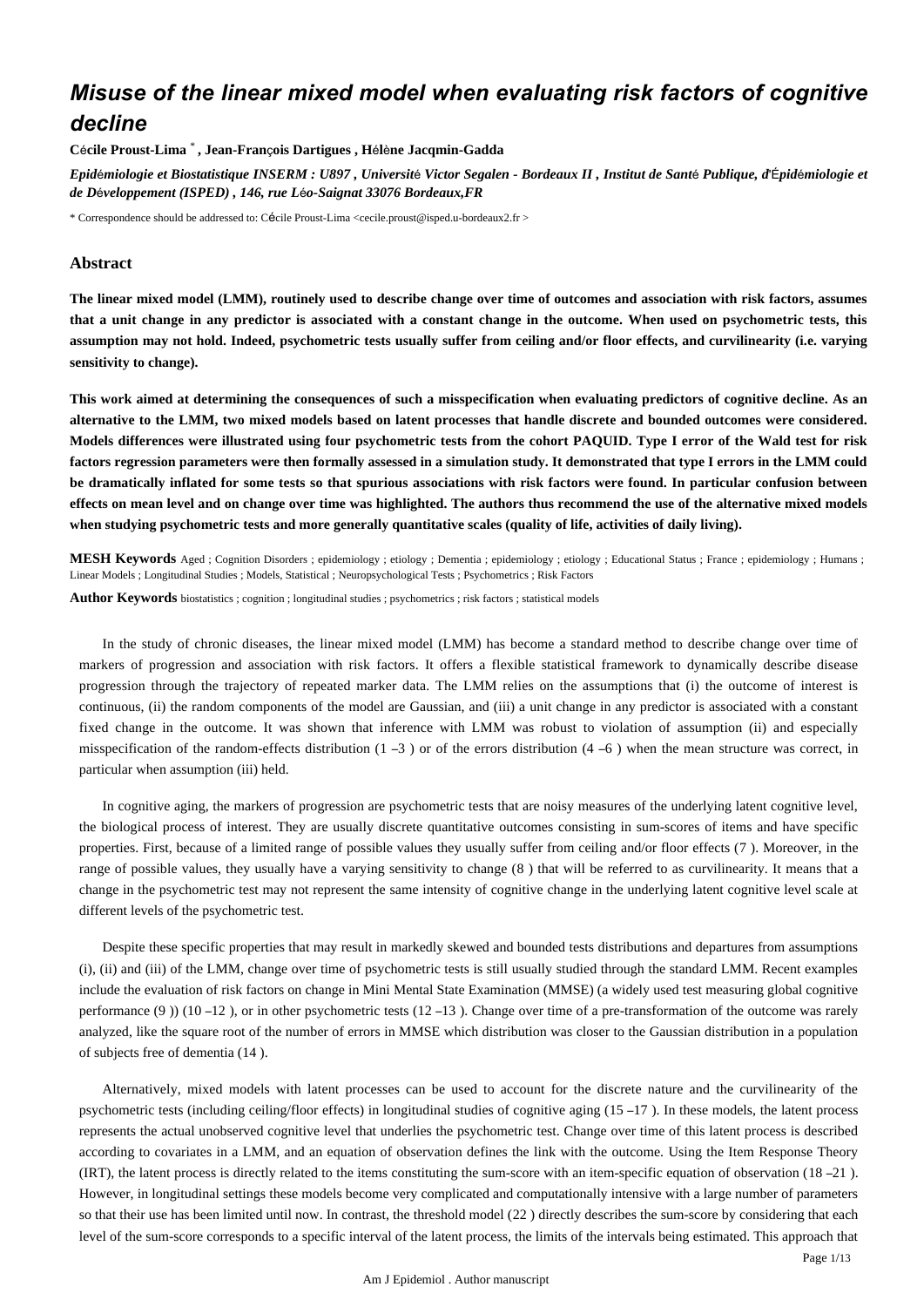corresponds to an IRT model for a single graded item (19 ) takes into account the discrete and bounded nature of the psychometric test. However, its use has also been limited because it induces a large number of parameters and numerical burden (15 ).

To avoid computational problems induced by IRT models or threshold models, Proust et al. (16 ) proposed to estimate the nonlinear function linking the latent process level with the outcome inside a parsimonious family of flexible continuous transformations. This approach extends the idea of pre-transforming the outcome to correct for curvilinearity and ceiling/floor effects by directly estimating the transformation the most adapted to the data along with the regression model. It was shown to improve markedly the goodness-of-fit compared to the LMM, and to highlight metrological properties of the psychometric tests (8 ) while remaining computationally easy.

Despite these alternative models that handle typical asymmetric and bounded psychometric test distributions, the LMM is still widely used without further checking, and results are interpreted without taking into account the limits of the analyses. The objective of this work was thus to evaluate the consequences of neglecting the potential curvilinearity of the tests when studying associations between risk factors and cognitive decline. Differences between the standard LMM and alternative latent process models are illustrated using data from the PAQUID cohort. In a simulation study, the type I errors of the Wald tests for the risk factors regression parameters that are of main interest in such studies are assessed. Finally recommendations for future epidemiological studies of the impact of risk factors on cognitive decline are given.

## **MATERIALS AND METHODS**

#### **Population**

The PAQUID study is a French epidemiological study relying on a population-based sample of 3,777 community dwelling individuals aged 65 or older. Subjects were evaluated at home at the initial visit (V0) and were followed up for seven times at Years 1, 3, 5, 8, 10, 13 and 15 (called V1 through V15). At each visit, a neuropsychological evaluation and a two-phase screening procedure for diagnosis of dementia was carried out at home. See Letenneur et al. (23 ) for a detailed description of the PAQUID program.

#### **Neuropsychological evaluation**

Four psychometric tests for which low values indicate a more severe impairment were considered. These psychometric tests were chosen because they were largely used in epidemiology and illustrated different characteristics of psychometric tests: asymmetric distribution, ceiling/floor effect, and/or small number of levels.

The *Mini Mental State Examination* (MMSE) (9 ) evaluates various dimensions of cognition (memory, calculation, orientation in space and time, language, and word recognition). It is often used as an index of global cognitive performance and the score ranges from 0 to 30.

The *calculation subscore of the MMSE* (CALC) consists in subtracting iteratively 5 times the number 7 beginning from 100. The score ranges from 0 to 5.

The *Recognition form of the Benton Visual Retention Test* (BVRT) (24 ) evaluates immediate visual memory. After a 10-second presentation of a stimulus card displaying geometric figures, subjects are asked to choose the initial figure among four possibilities. A total of 15 stimulus cards are successively presented so that the score ranges from 0 to 15.

The *Isaacs Set Test* (IST) (25 ) *s* hortened to 15 seconds evaluates semantic verbal fluency and processing speed. Subjects are required to name words (with a maximum of 10) in four specific semantic categories (cities, fruits, animals, and colors) in 15 seconds. The score ranges from 0 to 40.

#### **Samples selection**

Cognitive measurements at V0 were excluded from the analysis because of a learning effect between the first two exams (14 ). Two samples were considered: a sample in pre-diagnostic phase of dementia (PDPD) in which only subjects with incident dementia between V3 and V15 were included and post dementia diagnosis data were excluded, and a heterogeneous sample representing general aging (GA) where every subject free of dementia at V1 was included. For any sample (PDPD or GA) and any psychometric test, subjects who had at least one measure between V1 and V15 were included. This lead to 6 samples made of N=2,897 subjects for MMSE and CALC in GA (N= 612 in PDPD), N=2,623 subjects for BVRT in GA (N=514 in PDPD), and N=2,760 subjects for IST in GA (N=574 in PDPD).

#### **Statistical models**

All the statistical models (including the standard LMM) are presented as latent process models described in Figure 1 . The latent process of interest called Λ represents the latent cognitive level at any time *t* that underlies the psychometric test. Change over time of Λ for subject  $i$  ( $i$  =1, ...,  $N$ ) is described according to time  $t$  and covariate  $X_i$  in a standard LMM (26):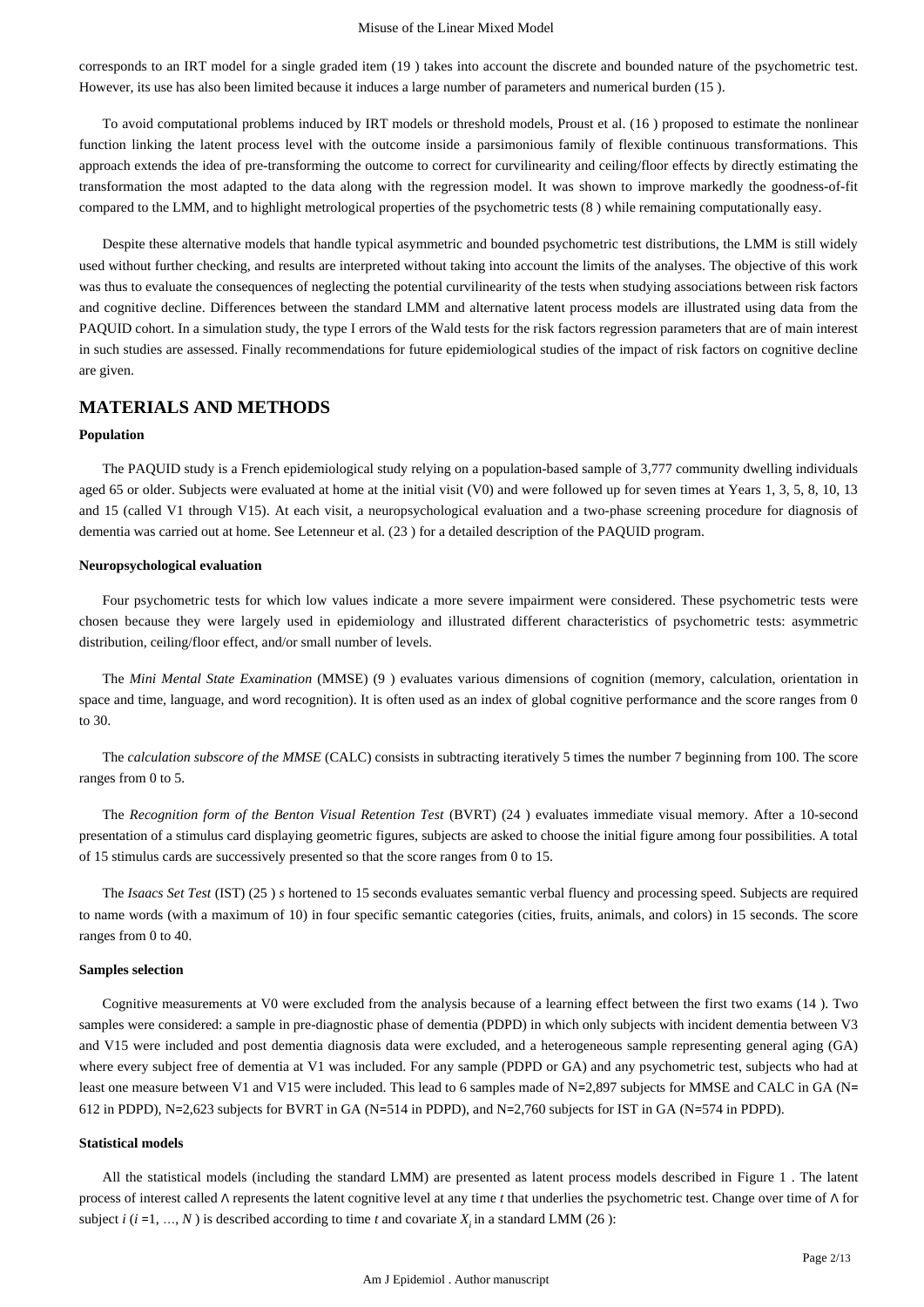$$
\Lambda_i(t) = \beta_0 + \beta_1 t + \beta_2 X_i + \beta_3 X_i t + u_{0i} + u_{1i} t
$$

(1)

where  $u_{0i}$  and  $u_{1i}$  are the random intercept and slope that account for the correlation between repeated measures. They are correlated and follow a Gaussian distribution. At the population level,  $\beta_0$  is the mean of the latent process for  $t = 0$  and  $X = 0$ ;  $\beta_1$  is the mean slope that is the mean change in  $\wedge$  in a time unit for  $X = 0$ ;  $\beta$ , corresponds to the mean change in  $\wedge$  at  $t = 0$  for a unit change in  $X$ , and  $\beta$ <sub>3</sub> corresponds to the mean change in the slope of Λ for a unit change in *X*. In the following,  $β<sub>0</sub>$  and the variance of  $u<sub>0i</sub>$  are respectively constrained to 0 and 1 for identifiability purposes.

For each statistical model, an equation of observation links the repeated measure of outcome  $Y_{ii}$  with the latent process level at the observation time  $t_{ii}$ , *j* representing the occasion (*j* =1, ..., *n<sub>i</sub>*):

The standard LMM is obtained by assuming  $Y_{ij} = a + b\Lambda(t_{ij}) + \varepsilon_{ij}$  where  $\varepsilon_{ij}$  is an independent Gaussian measurement error at time  $t_{ij}$  and *a* and *b* are parameters to estimate that replace  $\beta_0$  and variance of  $u_{0i}$ .

The standard LMM applied on a pre-transformed outcome assumes similarly that  $h(Y_{ij}) = a + b \Lambda(t_{ij}) + \varepsilon_{ij}$  where  $h(.)$  is the pre-transformation (e.g.  $\frac{h(MMSE)}{h} = \sqrt{30 - MMSE}$ ) and  $\varepsilon_{ii}$ , a and b are defined as above.

In the latent process model proposed by Proust et al. (16) and called Beta LMM, the equation of observation is  $h(Y_{ii}, \eta) = a + b\Lambda(t_{ii}) + \varepsilon$ *i*, where the transformation  $h(.,\eta)$  is a Beta cumulative distribution function depending on parameters  $\eta$  that are estimated along with the regression parameters and  $\varepsilon_{ii}$ , *a* and *b* are defined as above.

In the threshold LMM, the equation of observation is defined at each level c of the outcome  $(c = 0, ..., C)$  by  $Y_{ij} = c \eta_c \le \Lambda(t_{ij}) + \varepsilon_{ij} < \eta_{c+1}$ , where  $\varepsilon_{ij}$  is defined as above, thresholds  $\eta_c$  ( $c = 1, ..., C$ ) are estimated along with the regression parameters and  $\eta_0 = -\infty$  and  $\eta_{c+1} = +\infty$  for identifiability (19 ).

Compared to the three former, the threshold LMM is computationally more intensive because of the increased number of parameters and the numerical integration required in the log-likelihood computation. However, as it models directly each possible level of the outcome, it is considered as the most adequate model among the candidates.

Goodness-of-fit of these four models was compared in the natural scale of the outcome using the Akaike information criterion (AIC) ( 27 ). To make possible the comparison of models assuming continuous (standard, pre-transformed and Beta LMM) and discrete data (threshold LMM), the posterior likelihood was computed as the probability of observing the discrete values from estimated standard, pre-transformed and Beta LMM rather than the density (details in Appendix ).

## **RESULTS**

#### **Illustration on data from PAQUID cohort**

Histograms of the four psychometric tests distributions are given in Figure 2 for GA and PDPD samples. With exception for the IST, they underline asymmetric and bounded distributions that could reflect curvilinearity problems and justify the use of more sophisticated mixed models.

Cognitive decline was studied according to age in GA samples, and time before dementia diagnosis in PDPD samples, and adjusted for educational level (EL) as a binary covariate (no diploma *vs* . graduated from primary school). The frequency of subjects with no diploma varied from 29.9% to 32.3% in GA samples, and from 39.1% to 43.1% in PDPD samples. Figure 3 displays estimated transformations linking the psychometric test with the underlying Gaussian latent process in each model considered, and Table 1 presents the corresponding AIC.

For MMSE, in both samples, the standard LMM assumed a linear transformation very far from the nonlinear one estimated by the most flexible threshold LMM, and the difference in AIC (ΔAIC) between the models reached 4,227 points in GA and 592 points in PDPD. If the use of a pre-transformation shrank this gap, it remained quite important with a ΔAIC of 803 points in GA and 77 points in PDPD. In contrast, the estimated transformation from the Beta LMM was close to the transformation stemmed from the threshold LMM showing that it constituted a good alternative. This was confirmed by a largely reduced difference of AIC in GA (ΔAIC=94) and in PDPD (ΔAIC= 16).

For BVRT, in GA sample, the linear transformation assumed in the standard LMM was relatively far from the transformation estimated in the threshold LMM (with ΔAIC=540). In PDPD sample, transformations from the threshold and standard LMM were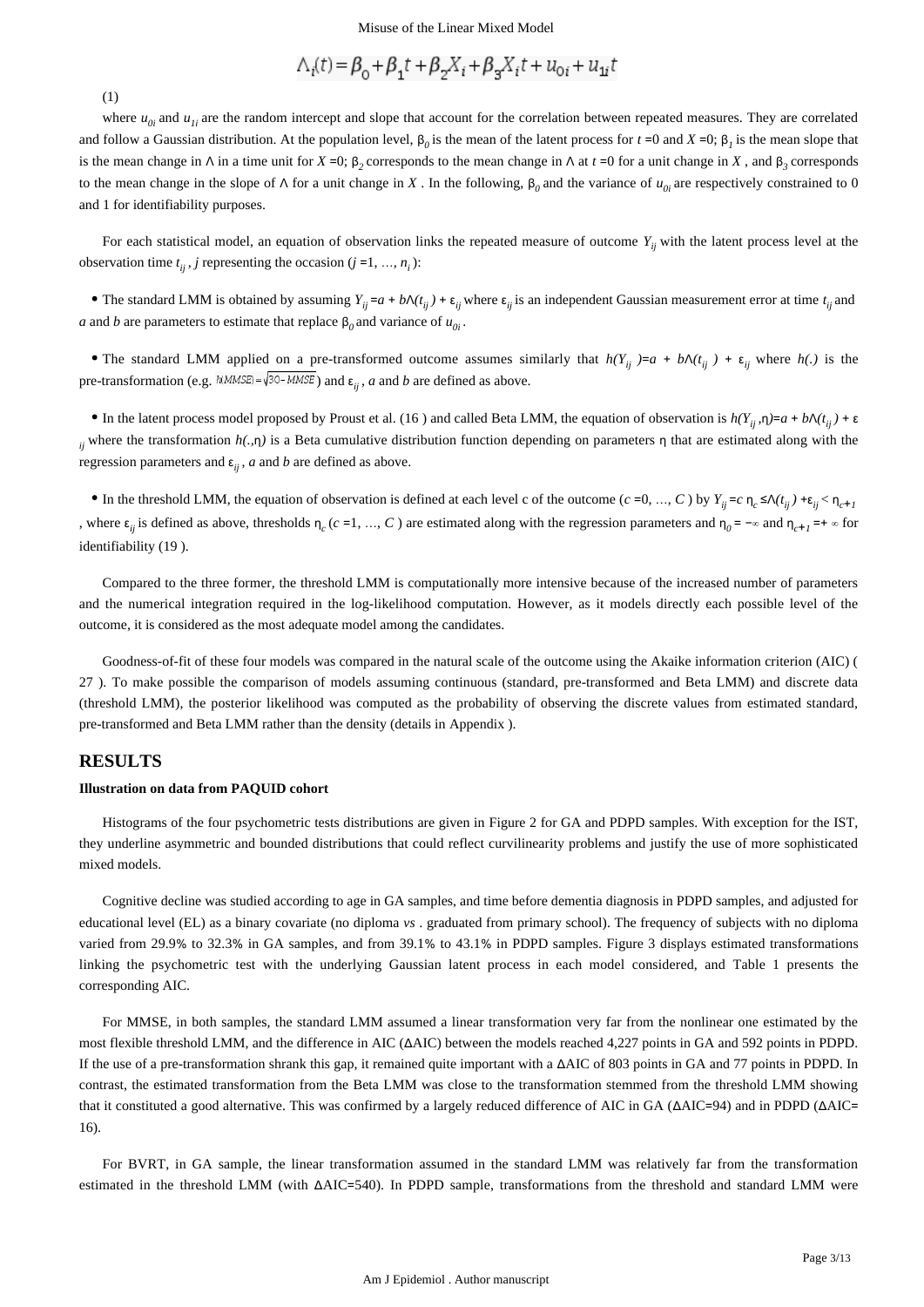#### Misuse of the Linear Mixed Model

relatively close in low levels of the tests. However, they differed in high levels and the ΔAIC of 63 points indicated again a better fit of the threshold LMM. In contrast, the transformations from the Beta LMM remained very close to the ones estimated in the threshold LMM in both samples, and the fit were very similar (AIC of Beta LMM was 2.4 points better in PDPD and 6.4 points worse in GA).

For IST, the linear transformation assumed in the standard LMM was close to the ones estimated in the Beta and threshold LMM in both GA and PDPD samples. In GA sample, a slight difference in the transformations could be observed in very small values of IST. Although this corresponded to few observations (see Figure 2 ), this lead to a better AIC for the threshold model than for the Beta (ΔAIC= 108) and standard (ΔAIC=142) LMM. In PDPD sample in contrast, parsimonious Beta and standard LMM gave better AIC (respectively Δ AIC=19 and ΔAIC=13) with a slight preference for Beta LMM.

For CALC, large differences in the estimated transformations from the standard and threshold LMM were observed in GA. They were reduced but still present in PDPD. The ΔAIC reached 2,547 points in GA and 434 points in PDPD which indicated the markedly better fit of the model accounting for the discrete nature of the test. The Beta LMM was not applied with CALC. Indeed a model assuming continuous data is not appropriate for a test with 6 levels and may induce convergence problems (this comment applies to the standard LMM too).

These analyses showed that flexible models accounting for the test curvilinearity gave markedly better fits. Not surprisingly these differences resulted in parameter estimates of EL impact on cognitive baseline level and cognitive rate of change that were quite different (see Table 2 ). However, they also resulted in markedly different parameter p-values that even induced dissimilar conclusions regarding EL association with cognitive decline (interaction EL\*t). For example in GA sample, the threshold LMM accounting for curvilinearity did not highlight any interaction between EL and cognitive decline for MMSE, BVRT and CALC while significant associations were found when using a standard LMM. These contradictions regarding EL effect did not necessarily emerge in the predicted trajectories of cognitive decline represented in figure 4 : the trajectories remained relatively close in the threshold LMM and the standard LMM. Indeed, the curvilinearity means that the intensity of change represented by one point lost in the test varies as the test level changes. Consequently, although the distance in latent cognitive level between high and low EL remained the same across time and range of latent cognition (no interaction with time), the distance between high and low EL in the test scale varied with time and initial levels of the test. When assuming a constant intensity of change in the entire range of the test, that is using the standard LMM, this non constant gap between high and low EL was translated into a fake interaction with time.

This kind of departure from the LMM assumptions is very difficult to highlight in diagnostic analyses. For example, except for MMSE and CALC in GA, the subject-specific residuals from the standard LMM displayed in Figure 5 with quantile-quantile plots did not show any severe departure from the Normality assumption. It was the same for other diagnostic tests. Only the analysis of a better suited model revealed the problem with curvilinearity.

#### **Simulation study**

Motivated by these observations, a simulation study was performed to evaluate the impact of a misspecification of the LMM when testing regression parameters. We specifically investigated whether the tests for covariate effect on baseline level and slope were biased. Samples were simulated from the most flexible model that is the threshold LMM with parameter values fixed at point estimates of the illustration samples. Sixteen scenarios were investigated. The four psychometric test distributions were mimicked and called respectively mim-MMSE, mim-BVRT, mim-IST and mim-CALC. Two binary covariates were considered.  $X_1$  corresponded to EL effect on the psychometric tests. As EL had a strong effect on baseline level and no effect on the slope,  $X_2$  was also simulated with half the effect of EL on the intercept and four times the effect of EL on the slope to explore different types of association. Two kinds of samples were finally generated using parameters estimated on GA and PDPD samples. The time scale was age for GA (transformed to (age–65)/10) and years before diagnosis for PDPD. Simulation design is detailed in Appendix . For mim-MMSE, 4 mixed models were compared: the standard LMM, the pre-transformed LMM (where  $\hbar(MMSE) = \sqrt{31 - MMSE}$  imitates the transformation  $\sqrt{30 - MMSE}$  but avoiding derivation problems in MMSE=30 and retaining the same direction as MMSE), the Beta LMM and the threshold LMM. For mim-BVRT and mim-IST only the standard, Beta and threshold LMM were considered as there were no usual pre-transformations for these tests. For mim-CALC, only the standard and threshold LMM were considered.

For each scenario, 500 samples of 500 subjects were simulated. Table 3 gives the estimated type I error (α̂) of the Wald test for the covariate effect on baseline (X) and interaction with time  $(X^*)$  for a nominal value of  $\alpha = 5\%$ . The estimated type I error of the Wald test was obtained by simulating the samples with a 0 parameter value and calculating the percentage of times where this parameter was found significantly different from 0 using the Wald test. This corresponds to test a baseline effect in a model where there is only an interaction effect and inversely. In a well-specified model,  $\hat{\alpha}$  is close to 5%.

For mim-MMSE,  $\hat{\alpha}$  reached 93.2% in GA or 97.8% in PDPD for interaction between  $X_1$  and time when using standard LMM. This indicates that the standard LMM concludes there is an interaction 93.2% (or 97.8%) of the times when there is no interaction. When using the pre-transformation,  $\hat{\alpha}$  was reduced but still far from the nominal value with more than 40.8% for  $X_1$ <sup>\*</sup>t, and 13.0% for  $X_2$ <sup>\*</sup>t. In contrast,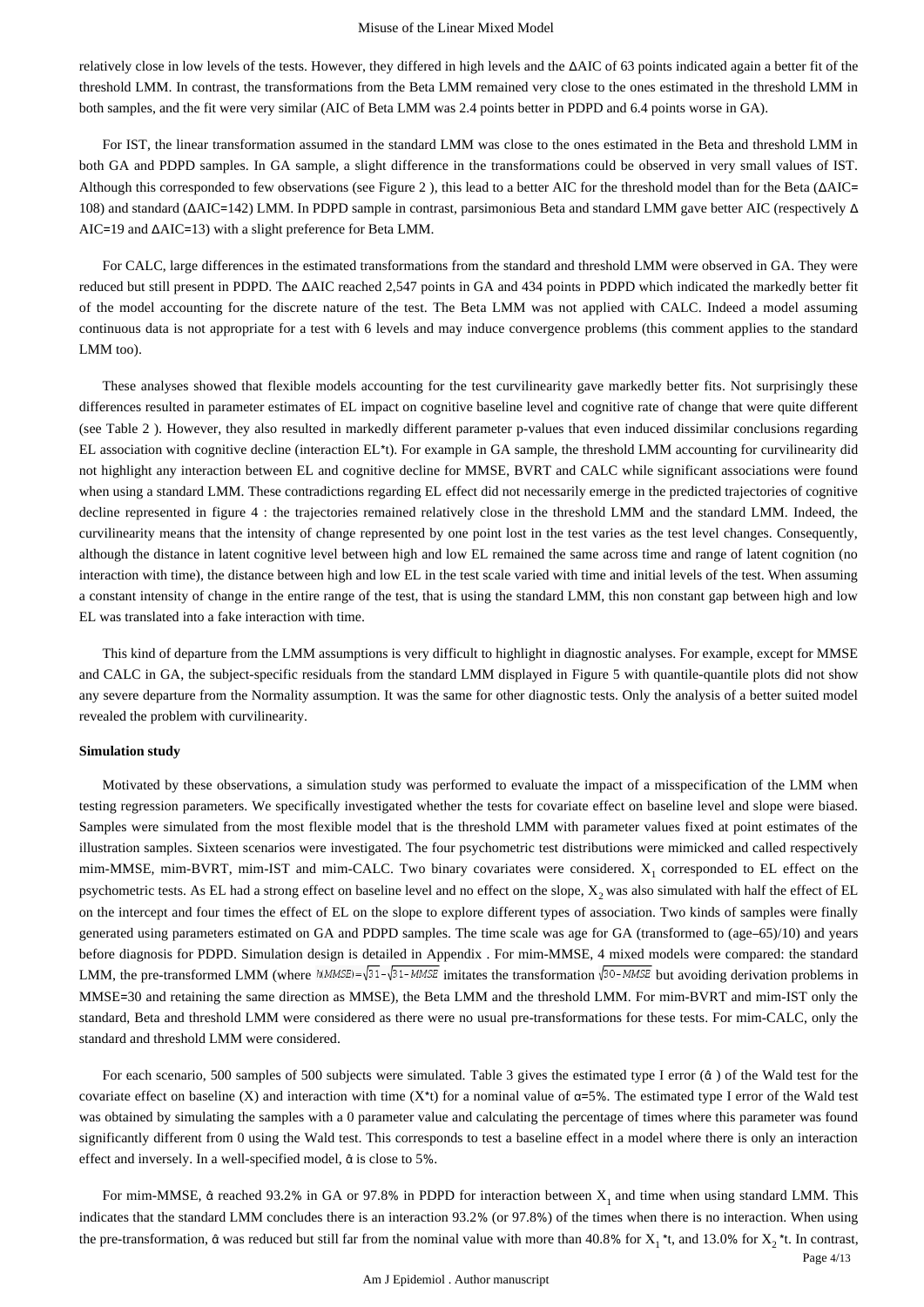using the Beta LMM,  $\hat{\alpha}$  were close to 5%. In any mixed model,  $\hat{\alpha}$  for X<sub>1</sub> effect on baseline level were close to 5% Indeed, as the interaction  $X_1$ <sup>\*</sup>t was nearly 0, it could not blur the association with baseline effect.

For mim-BVRT, the standard LMM worked better than for mim-MMSE. However, α̂reached 21.4% for some interactions between the covariate and the time. In contrast, the Beta LMM again gave good results.

For mim-CALC,  $\hat{\alpha}$  were high in the standard LMM for interaction between  $X_1$  and time (45.6% in GA and 56.4% in PDPD) and for  $X_2$ effect on baseline in PDPD (26.0%) while the threshold LMM gave good results (it was the correct model).

Finally, for mim-IST that highlighted a relatively linear transformation in figure 3 , α̂were close to 5% in the standard and Beta LMM

## **DISCUSSION**

This work aimed at demonstrating that the standard LMM used on psychometric tests could lead to spurious associations of risk factors with cognitive change over time. Our conclusions were based on four psychometric tests that are largely used in epidemiological studies and exhibit different types of distribution, as well as two distinct populations. With exception for the IST, the illustration highlighted that the standard LMM provided a markedly worse fit of the data than the threshold LMM specifically adapted to discrete and bounded data or the Beta LMM that accounted for curvilinearity while considering the data as continuous (16 ). Indeed, the estimated transformations derived from these models showed a clear nonlinear relationship between each test and the underlying biological process of interest while the standard LMM assumed a linear transformation. This had been previously stated (8 ). The simulation study provided further arguments to demonstrate that for three of the psychometric tests, the associations with covariates in the standard LMM were distorted. In particular, when the risk factor had an effect on the initial cognitive level, the test for interaction with time was biased: it tended to conclude too many times to a spurious association between the risk factor and the rate of cognitive decline while there was only an association with the initial level. This comes from the curvilinearity of the tests. The test varying sensitivity to change induces a varying distance between two groups even when there is no interaction with time. By neglecting the test curvilinearity, the standard LMM interprets this varying distance as an interaction with time, so that confusion appears between the risk factor impact on the initial level and its impact on cognitive change with time. Such confusion can be of great importance. For example, if educational level, a proxy of reserve capacity of the brain, was found related to decline of a given test, the authors concluded that reserve capacities were particularly linked to the underlying cognitive function without considering the misuse of the model. Curvilinearity constitutes an intrinsic property of the test that should be accounted for in any regression model whatever the studied population, the covariates or the time scale. Especially, it cannot be corrected by changing the time scale or adding nonlinear covariate effects. For instance, the estimated nonlinear transformations in both Paquid datasets were almost identical when rescaling the latent process, and were practically not changed when considering quadratic trajectories or when removing the covariate (results not shown).

Recommendations should be addressed based on these findings. In any analysis evaluating risk factors on a psychometric test change over time, the standard LMM should not be used without a precise inspection of the psychometric test properties. In particular, a more adequate mixed model that accounts for curvilinearity and ceiling/floor effects should be estimated to evaluate the violation of the LMM assumptions and the reliability of the associations highlighted. For many psychometric tests like MMSE and BVRT, the standard LMM is most likely not reliable, and mixed model that accounts for curvilinearity should be systematically preferred. The threshold mixed model is the most reliable model as it models directly each level of the outcome but it is computationally intensive. Therefore, for psychometric tests including a relatively large number of levels, a model assuming a curvilinear continuous outcome can be used instead. For example, the Beta LMM (16 ) provided similar fits as the threshold LMM and more importantly gave unbiased inference in our simulations while avoiding the computational problems. In contrast, for psychometric tests with a small number of levels, the threshold LMM should be preferred. The 1 cmm user-friendly R function is available within the 1 cmm R package (http://cran.r-project.org/web/packages/lcmm/ ) for estimating latent process LMM including threshold and Beta LMM, and SAS macros are available on http://biostat.isped.u-bordeaux2.fr .

The main concern regarding alternative mixed models is that, in contrast with the LMM, they do not provide an interpretation of risk factor impact in terms of a number of points lost on the test scale per time unit. This is actually a direct consequence of curvilinearity: one point lost in a test scale does not have the same meaning on the whole test range, it depends on the initial level. So if significance degree and direction of associations can be still interpreted like in the LMM, the intensity of association should be rather appreciated graphically as in figure 4 or be quantified in the psychometric test scale in terms of the number of years a subject with a certain covariate value would need to reach the same cognitive level as a person with the covariate reference value (28 ). For example, in the illustration, a subject with high EL would reach the same MMSE as a subject with low EL 14.7 years later at 65 years old, and respectively 13.9 and 12.9 years later at 70 and 75 years old. In contrast, when using the standard LMM, the estimated effect corresponds to respectively 8.1, 10.9 and 13.1 at 65, 70 and 75 years old.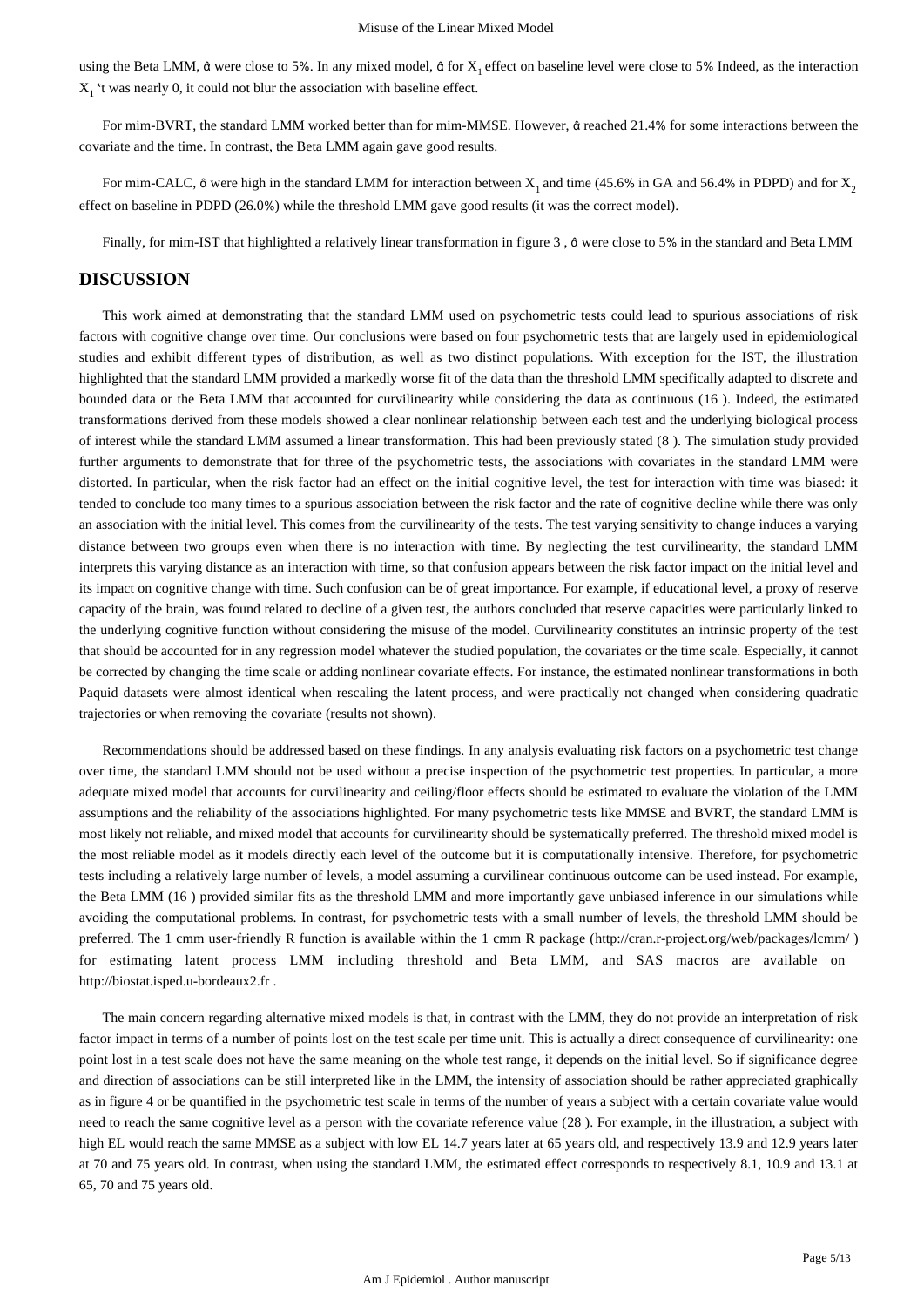In conclusion, to distinguish impact of a covariate on the initial level from its impact on the change over time of quantitative scales, such as psychometric tests but also quality of life or activities of daily living scales, mixed models that account for their metrological properties should be preferred to the linear mixed model.

### **Acknowledgements:**

This work was done within the ANR-funded project MOBIDYQ, grant n° 2010 PRSP 006 01. PAQUID study was funded by NOVARTIS pharma, SCOR insurance, Agrica, Conseil régional d'Aquitaine, Conseil Général de la Gironde and Conseil Général de la Dordogne. The authors would like to thank Dr Paul K Crane for motivating discussions regarding the longitudinal analysis of psychometric tests.

## **APPENDIX**

### **Computation of Akaike**'**s information criterion for discrete data**

Using the latent process model formulation, the probability of observing the value  $k$  of an ordinal outcome  $Y$  with values in  $\{0, \ldots, C\}$  is:

$$
P(Y_{ij} = k) = P(K_k \le \Lambda(t_{ij}) + \varepsilon_{ij} < K_{k+1}
$$
) with  $K_0 = -\infty$  and  $K_{C+1} = +\infty$ 

(2)

for subject *i*, *i*=*1*, …, *N* and occasion *j*, *j*=*1*, …  $n_i$ .

In a threshold model that considers an ordinal outcome, the thresholds  $\kappa_k$  for  $k=1$ , ..., C are directly estimated. To compute the likelihood for the ordinal outcome using the other estimated mixed model that consider Y as continuous, equation (2) was also used with thresholds  $\kappa_k$  ( $k=1$ ,  $\dots, C$ ) defined as  $\kappa_k = k + 0.5$  in the standard LMM,  $\kappa_k = \frac{h(k) + h(k+1)}{2}$  in the pre-transformed LMM and  $\kappa_k = \frac{h(k) + h(k+1)}{2}$  in the Beta LMM (with  $\hat{\eta}$  the maximum likelihood estimate of η ).

## **design of the simulation study**

Samples were simulated to mimic the PAQUID cohort. Entry in the cohort was simulated according to a uniform distribution between [65;80] years old for GA and [−14; −7] years before diagnosis for PDPD while dropout was simulated according to a uniform distribution between [ 80;95] years old for GA and fixed at time 0 for PDPD. In this window, each subject had a measure every 3 years. The binary covariate  $(X<sub>1</sub>$  or  $X<sub>2</sub>$ ) was simulated according to a Bernoulli with a 0.5 probability.

#### **Footnotes:**

The authors report no actual or potential conflicts of interest concerning this study.

**Abbreviates**

LMM : Linear Mixed Model MMSE : Mini Mental State Examination IRT : Item Response Theory CALC : calculation subscore of the MMSE BVRT : Benton Visual Retention Test IST : Isaacs Set Test

PDPD : pre-diagnostic phase of dementia

GA : general aging

EL : educational level

AIC : Akaike information criterion

ΔAIC : difference in AIC

#### **References:**

;

- 1 . Butler SM , Louis TA . Random effects models with non-parametric priors . Stat Med . 1992 ; 11 : (14–15 ) 1981 2000
- 2 . Verbeke G , Lesaffre E . The effect of misspecifying the random-effects distribution in linear mixed models for longitudinal data . Computational Statistics & Data Analysis . 1997 ; 23 : (4 ) 541 - 556
- 3 . Zhang D , Davidian M . Linear mixed models with flexible distributions of random effects for longitudinal data . Biometrics . 2001 ; 57 : (3 ) 795 802
- 4 . Jacqmin-Gadda H , Sibillot S , Proust C . Robustness of the linear mixed model to misspecified error distribution . Computational Statistics & Data Analysis . 2007 ; 51 : ( 10 ) 5142 - 5154
- 5 . Liang K-Y , Zeger SL . Longitudinal data analysis using generalized linear models . Biometrika . 1986 ; 73 : (1 ) 13 22
- 6 . Taylor JMG , Cumberland WG , Sy JP . A stochastic model for analysis of longitudinal AIDS data . Alexandria, VA ETATS-UNIS: American Statistical Association ; 1994
- 7 . Morris MC , Evans DA , Hebert LE . Methodological issues in the study of cognitive decline . Am J Epidemiol . 1999 ; 149 : (9 ) 789 793
- 8 . Proust-Lima C , Amieva H , Dartigues JF . Sensitivity of four psychometric tests to measure cognitive changes in brain aging-population-based studies . Am J Epidemiol .  $2007 : 165 : (3)$  344 - 350
- 9 . Folstein MF , Folstein SE , McHugh PR . "Mini-mental state". A practical method for grading the cognitive state of patients for the clinician . J Psychiatr Res . 1975 ; 12 : (3 ) 189 - 198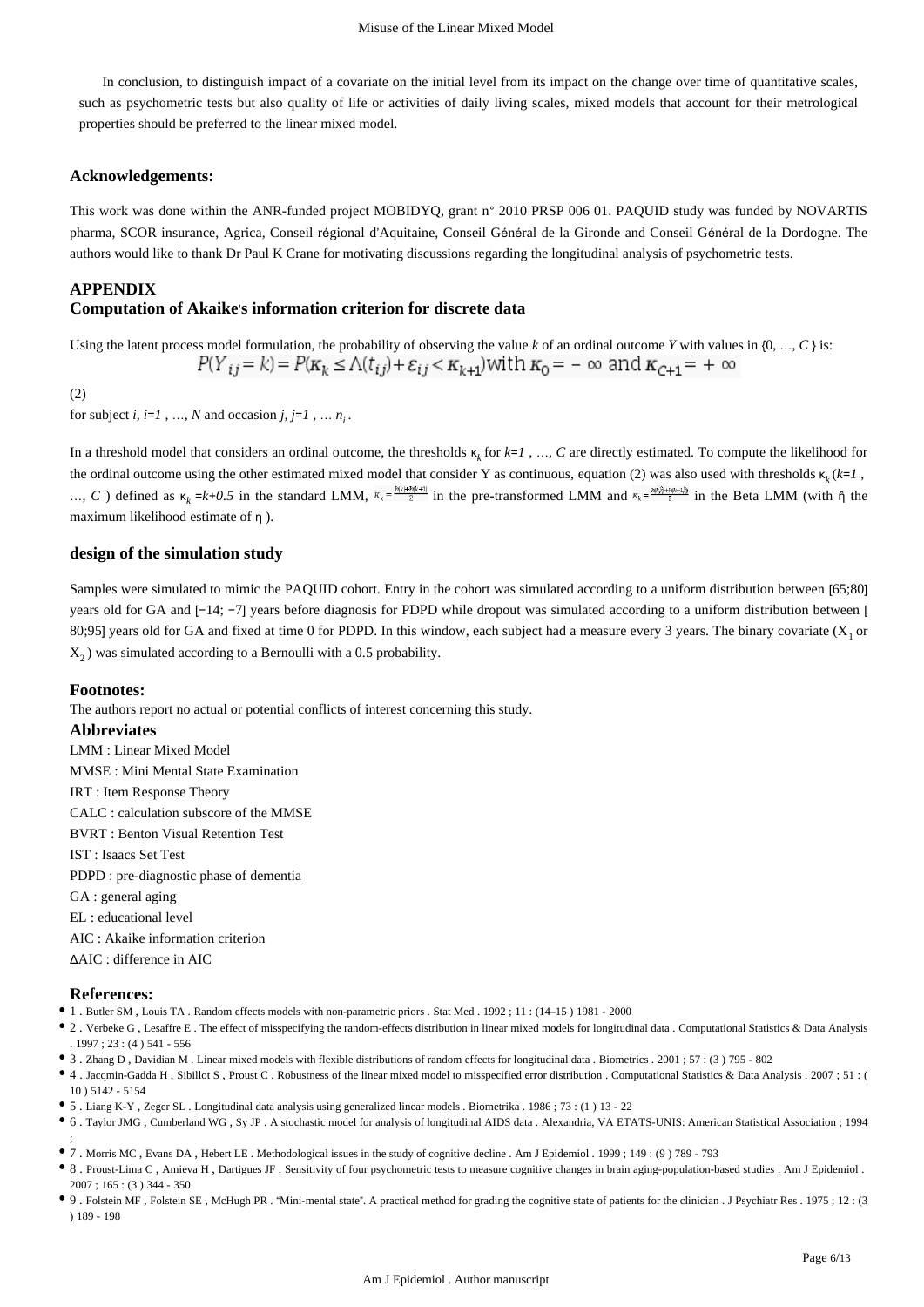#### Misuse of the Linear Mixed Model

- 10 . Feng L , Li J , Yap KB . Vitamin B-12, apolipoprotein E genotype, and cognitive performance in community-living older adults: evidence of a gene-micronutrient interaction . Am J Clin Nutr . 2009 ; 89 : (4 ) 1263 - 1268
- 11 . Rolland Y , Abellan van Kan G , Nourhashemi F . An abnormal "one-leg balance" test predicts cognitive decline during Alzheimer's disease . J Alzheimers Dis . 2009 ; 16 : (3 ) 525 - 531
- 12 . Stott DJ , Falconer A , Kerr GD . Does low to moderate alcohol intake protect against cognitive decline in older people? . J Am Geriatr Soc . 2008 ; 56 : (12 ) 2217 2224
- 13 . Sanders AE , Wang C , Katz M . Association of a functional polymorphism in the cholesteryl ester transfer protein (CETP) gene with memory decline and incidence of dementia . JAMA . 2010 ; 303 : (2 ) 150 - 158
- 14 . Jacqmin-Gadda H , Fabrigoule C , Commenges D . A 5-year longitudinal study of the Mini-Mental State Examination in normal aging . Am J Epidemiol . 1997 ; 145 : (6 ) 498 - 506
- 15 . Ganiayre J , Commenges D , Letenneur L . A latent process model for dementia and psychometric tests . Lifetime Data Anal . 2008 ; 14 : (2 ) 115 133
- 16 . Proust C , Jacqmin-Gadda H , Taylor JM . A nonlinear model with latent process for cognitive evolution using multivariate longitudinal data . Biometrics . 2006 ; 62 : (4 ) 1014 - 1024
- 17 . Jacqmin-Gadda H , Proust-Lima C , Amieva H . Semi-parametric model for ordinal longitudinal data . Stat Med . 2010 ; 29 : (26 ) 2723 2731
- 18 . Crane PK , Narasimhalu K , Gibbons LE . Item response theory facilitated cocalibrating cognitive tests and reduced bias in estimated rates of decline . J Clin Epidemiol .  $2008 \cdot 61 \cdot (10) 1018 - 1027 e9$
- 19 . Liu LC , Hedeker D . A mixed-effects regression model for longitudinal multivariate ordinal data . Biometrics . 2006 ; 62 : (1 ) 261 268
- 20 . Mungas D , Harvey D , Reed BR . Longitudinal volumetric MRI change and rate of cognitive decline . Neurology . 2005 ; 65 : (4 ) 565 571
- 21 . Rijmen F , Tuerlinckx F , De Boeck P . A nonlinear mixed model framework for item response theory . Psychol Methods . 2003 ; 8 : (2 ) 185 205
- 22 . Hedeker D , Gibbons RD . A random-effects ordinal regression model for multilevel analysis . Biometrics . 1994 ; 50 : (4 ) 933 944
- 23 . Letenneur L , Commenges D , Dartigues JF . Incidence of dementia and Alzheimer's disease in elderly community residents of south-western France . Int J Epidemiol . 1994 ; 23 : (6 ) 1256 - 1261
- 24 . Benton A . Manuel pour l'application du Test de Rétention Visuelle. Applications cliniques et expérimentales . 2ème édition française ed Paris Centre de Psychologie appliquée : 1965 :
- 25 . Isaacs B , Kennie AT . The Set test as an aid to the detection of dementia in old people . Br J Psychiatry . 1973 ; 123 : (575 ) 467 470
- 26 . Laird NM , Ware JH . Random-effects models for longitudinal data . Biometrics . 1982 ; 38 : (4 ) 963 974
- 27 . Akaike H . A new look at the statistical model identification . IEEE Transactions on Automatic Control . 1974 ; 19 : (6 ) 716 723
- 28 . Proust-Lima C , Amieva H , Letenneur L . Gender and education impact on brain aging: a general cognitive factor approach . Psychol Aging . 2008 ; 23 : (3 ) 608 620

#### **Figure 1**

General Directed Graph of a Mixed Model for any Equation of Observation Between the Latent Process of Interest and the Psychometric Test.

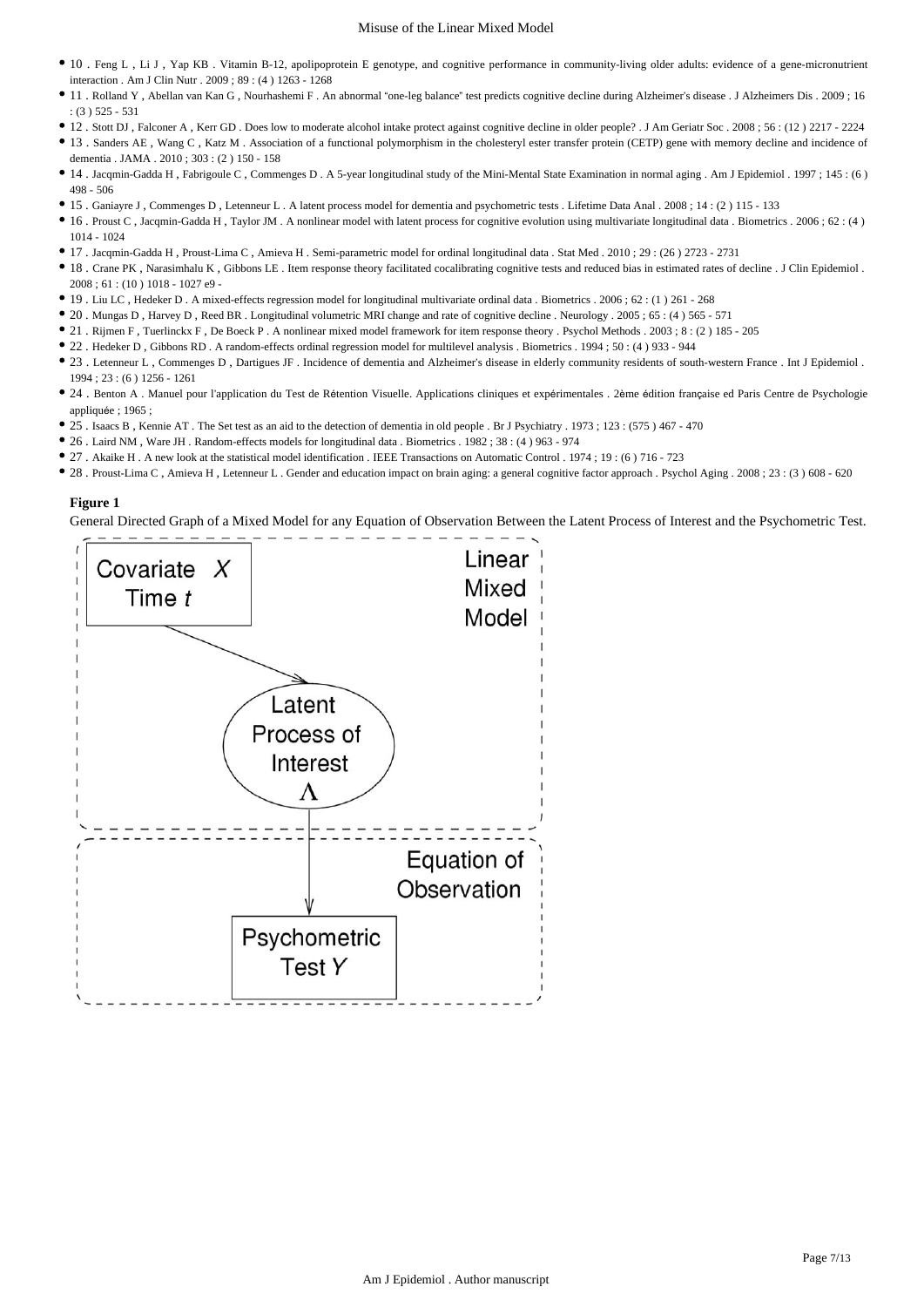Distributions of Four Psychometric Tests in General Aging (on the left) and in Pre-Diagnostic Phase of Dementia (on the right) pooled from all available visits, PAQUID study, 1989–2004, France. MMSE, BVRT, IST and CALC respectively refer to Mini Mental State Examination, Benton Visual Retention Test, Isaacs Set Test and CALCulation subscore of MMSE. *N* indicates the Number of Subjects. The Median Number of Visits per Subject for each Test is 3 (Interquartile Range 2–5).

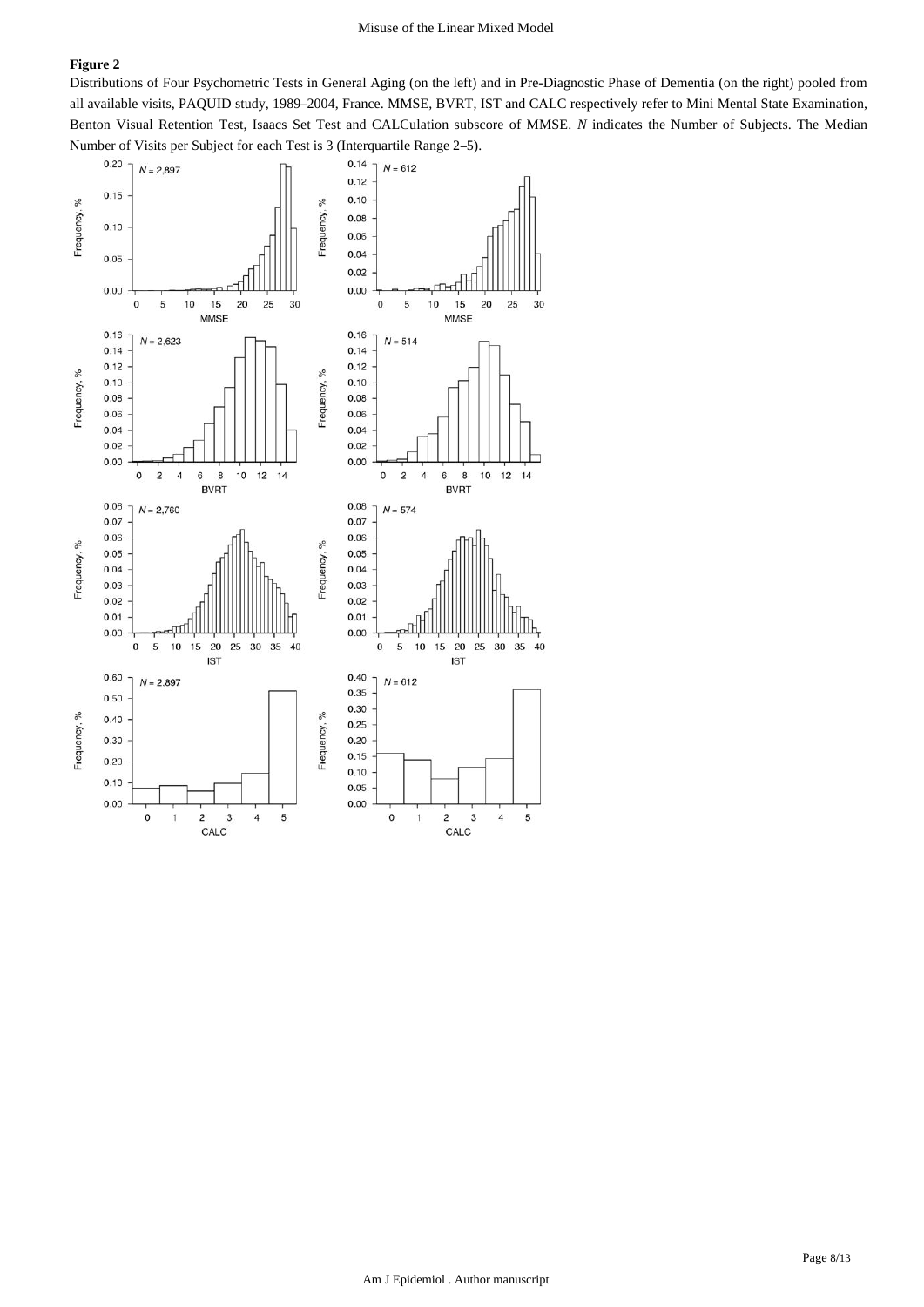Estimated Transformations from Latent Process Linear Mixed Models (LMM) for the Four Psychometric Tests According to the Underlying Gaussian Latent Process in General Aging (on the left) and in Pre-Diagnostic Phase of Dementia (on the right), PAQUID study, 1989–2004, France. Solid Line Denotes the Threshold LMM, Dashed Line Denotes the Beta LMM, Dotted Line Denotes the Standard LMM and Dash-dotted Line Denotes the Pre-transformed LMM Used for MMSE only. MMSE, BVRT, IST and CALC Respectively Refer to Mini Mental State Examination, Benton Visual Retention Test, Isaacs Set Test and CALCulation subscore of MMSE. Number of Subjects and Median Number of Visits per Subject are Given in Figure 2 .

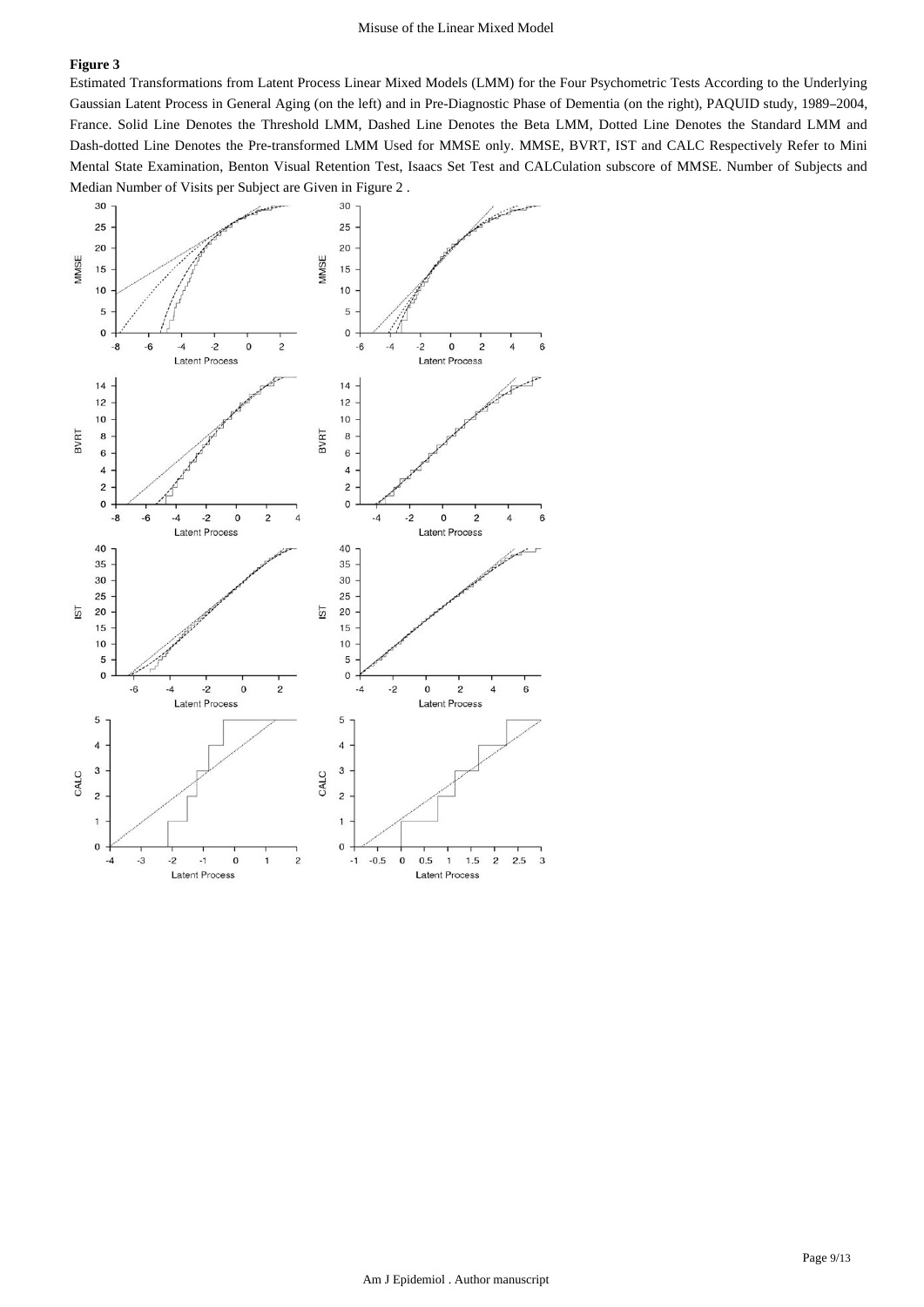Predicted Trajectories of Cognitive Decline According to Educational Level for the Four Psychometric Tests in General Aging (on the left) and Pre-Diagnostic Phase of Dementia (on the right) using the Standard Linear Mixed Model (in Dashed Lines, and 95% Confidence Bands in Dotted Lines) and the Threshold Linear Mixed Model (in Solid Line). In each Graph, the Top Trajectories Correspond to Higher Educational Level and the Bottom Trajectories Correspond to Lower Educational Level, PAQUID study, 1989–2004, France. MMSE, BVRT, IST and CALC Respectively Refer to Mini Mental State Examination, Benton Visual Retention Test, Isaacs Set Test and CALCulation subscore of MMSE. Number of Subjects and Median Number of Visits per Subject are Given in Figure 2 .

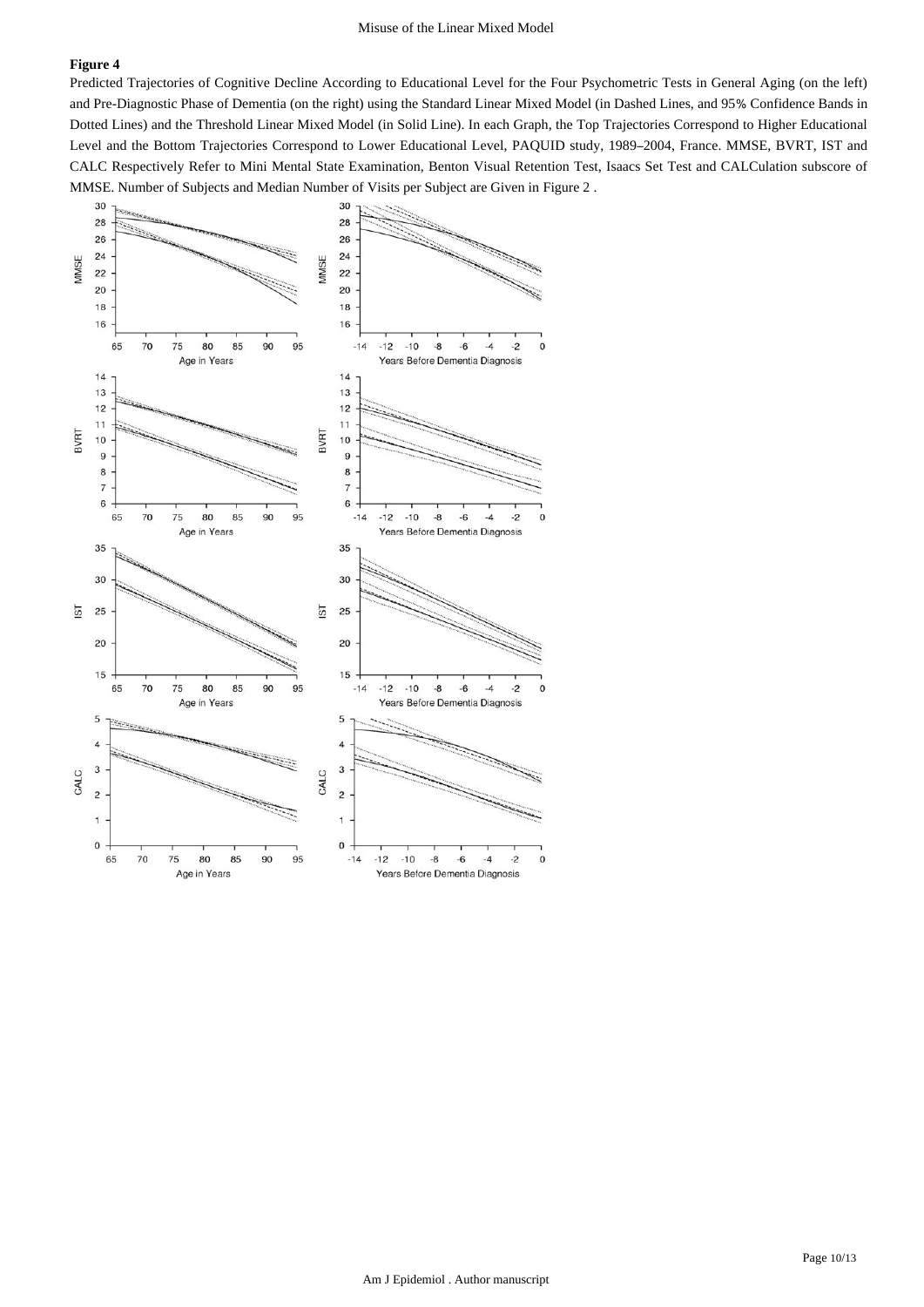Quantile-Quantile Plots of Subject-Specific Standardized Residuals (with 95% Confidence Bands) for the Four Psychometric Tests in General Aging (on the left) and Pre-Diagnostic Phase of Dementia (on the right) using the Standard Linear Mixed Model, PAQUID study, 1989–2004, France. MMSE, BVRT, IST and CALC Respectively Refer to Mini Mental State Examination, Benton Visual Retention Test, Isaacs Set Test and CALCulation subscore of MMSE. Number of Subjects and Median Number of Visits per Subject are Given in Figure 2 .

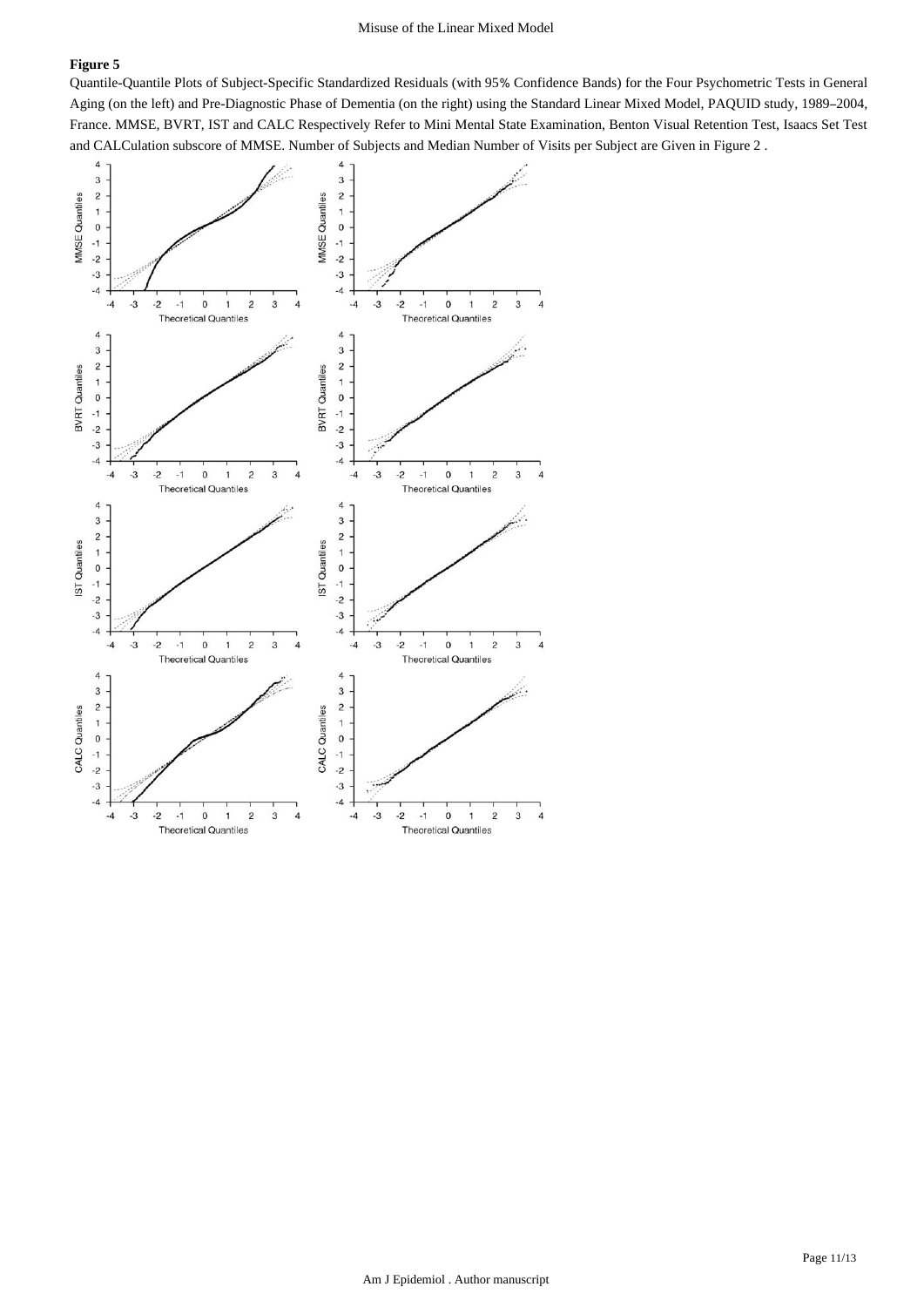#### **Table 1**

Akaike Criterion Computed for Ordinal Data From the Mixed Models with Educational Level as Predictor in General Aging and Pre-Diagnostic Phase of Dementia Samples, PAQUID study, 1989–2004, France. Number of Subjects and Median Number of Visits per Subject are Given in  ${}^{\rm Figure~2}$  .

| <b>Sample</b>                                                                                                   | Model                                                                                                                            | <b>MMSE</b> | <b>BVRT</b> | <b>IST</b> | <b>CALC</b> |
|-----------------------------------------------------------------------------------------------------------------|----------------------------------------------------------------------------------------------------------------------------------|-------------|-------------|------------|-------------|
|                                                                                                                 | <b>Standard LMM</b>                                                                                                              | 45418.8     | 38682.2     | 57139.0    | 25738.6     |
| General Aging                                                                                                   | Pre-transformed LMM                                                                                                              | 41944.4     |             |            |             |
|                                                                                                                 | Beta LMM                                                                                                                         | 41235.8     | 38148.2     | 57105.3    |             |
|                                                                                                                 | Threshold LMM                                                                                                                    | 41141.5     | 38141.8     | 56997.5    | 23191.6     |
|                                                                                                                 | <b>Standard LMM</b>                                                                                                              | 10075.1     | 7333.9      | 11114.9    | 5825.8      |
|                                                                                                                 | Pre-transformed LMM                                                                                                              | 9560.8      |             |            |             |
| Pre-Diagnostic Phase of Dementia                                                                                | Beta LMM                                                                                                                         | 9499.0      | 7268.1      | 11108.9    |             |
| the contract of the contract of the contract of the contract of the contract of the contract of the contract of | Threshold LMM<br>the contract of the contract of the contract of the contract of the contract of the contract of the contract of | 9483.5      | 7270.5      | 11127.4    | 5391.8      |

Abbreviations: BVRT, Benton Visual Retention Test; CALC, calculation subscore of MMSE; IST, Isaacs Set Test; LMM, Linear Mixed Model; MMSE, Mini-Mental State Examination.

#### **Table 2**

Estimates (and P-values from the Wald Test) of Educational Level (EL) Effect on Baseline (EL) and Slope (EL × t) for Different Mixed Models in General Aging and Pre-Diagnostic Phase of Dementia Samples, PAQUID, 1989–2004, France. Number of Subjects and Median Number of Visits per Subject are Given in  ${}^{\rm Figure~2}$  .

|                          |                        |                 |                          | <b>General Aging</b> |                          | <b>Pre-Diagnostic Phase of Dementia</b> |                          |                 |                                |  |
|--------------------------|------------------------|-----------------|--------------------------|----------------------|--------------------------|-----------------------------------------|--------------------------|-----------------|--------------------------------|--|
| <b>Psychometric test</b> | <b>Estimated Model</b> |                 | $EL^a$                   |                      | $EL \times t^a$ ,        |                                         | $EL^a$                   |                 | $EL \times t^a$ , <sup>b</sup> |  |
|                          |                        | <b>Estimate</b> | $(P value)^{\mathbf{C}}$ | <b>Estimate</b>      | $(P$ value) <sup>c</sup> | <b>Estimate</b>                         | $(P$ value) <sup>c</sup> | <b>Estimate</b> | $(P$ value) <sup>c</sup>       |  |
| <b>MMSE</b>              | standard LMM           | 0.618           | (<0.0001)                | 0.389                | (<0.0001)                | 0.761                                   | (<0.0001)                | 0.0184          | (0.178)                        |  |
|                          | ptr LMM                | 0.909           | (<0.0001)                | 0.238                | (<0.0001)                | 0.92                                    | (<0.0001)                | $-0.007$        | (0.675)                        |  |
|                          | Beta LMM               | 1.026           | (<0.0001)                | 0.114                | (0.034)                  | 1.022                                   | (<0.0001)                | $-0.0242$       | (0.180)                        |  |
|                          | Threshold LMM          | 1.000           | (<0.0001)                | 0.092                | (0.067)                  | 1.011                                   | (<0.0001)                | $-0.028$        | (0.134)                        |  |
| <b>BVRT</b>              | standard LMM           | 1.067           | (<0.0001)                | 0.151                | (0.029)                  | 0.816                                   | (<0.0001)                | $-0.0186$       | (0.295)                        |  |
|                          | Beta LMM               | 1.033           | (<0.0001)                | 0.03                 | (0.618)                  | 0.863                                   | (<0.0001)                | $-0.0285$       | (0.156)                        |  |
|                          | Threshold LMM          | 1.04            | (<0.0001)                | 0.02                 | (0.621)                  | 0.862                                   | (<0.0001)                | $-0.0295$       | (0.146)                        |  |
| <b>IST</b>               | standard LMM           | 1.031           | (<0.0001)                | $-0.085$             | (0.0836)                 | 0.433                                   | (0.0001)                 | $-0.036$        | (0.0199)                       |  |
|                          | Beta LMM               | 1.038           | (<0.0001)                | $-0.131$             | (0.0050)                 | 0.437                                   | (0.0001)                 | $-0.043$        | (0.0094)                       |  |
|                          | Threshold LMM          | 1.017           | (<0.0001)                | $-0.148$             | (0.0008)                 | 0.439                                   | (<0.0001)                | $-0.042$        | (0.0079)                       |  |
| CALC                     | standard LMM           | 1.241           | (<0.0001)                | 0.288                | (<0.0001)                | 1.196                                   | (<0.0001)                | $-0.005$        | (0.730)                        |  |
|                          | Threshold LMM          | 1.09            | (<0.0001)                | 0.037                | (0.453)                  | 1.198                                   | (<0.0001)                | $-0.045$        | (0.016)                        |  |

Abbreviations: BVRT, Benton Visual Retention Test; CALC, calculation subscore of MMSE; EL, Educational Level; IST, Isaacs Set Test; LMM, Linear Mixed Model; MMSE, Mini-Mental State Examination; t, Time.

**<sup>a</sup>**no diploma in reference

**b**<sub>time t corresponds to age in decades from 65 in the general aging sample and years before diagnosis in pre-diagnostic phase of dementia sample.</sub>